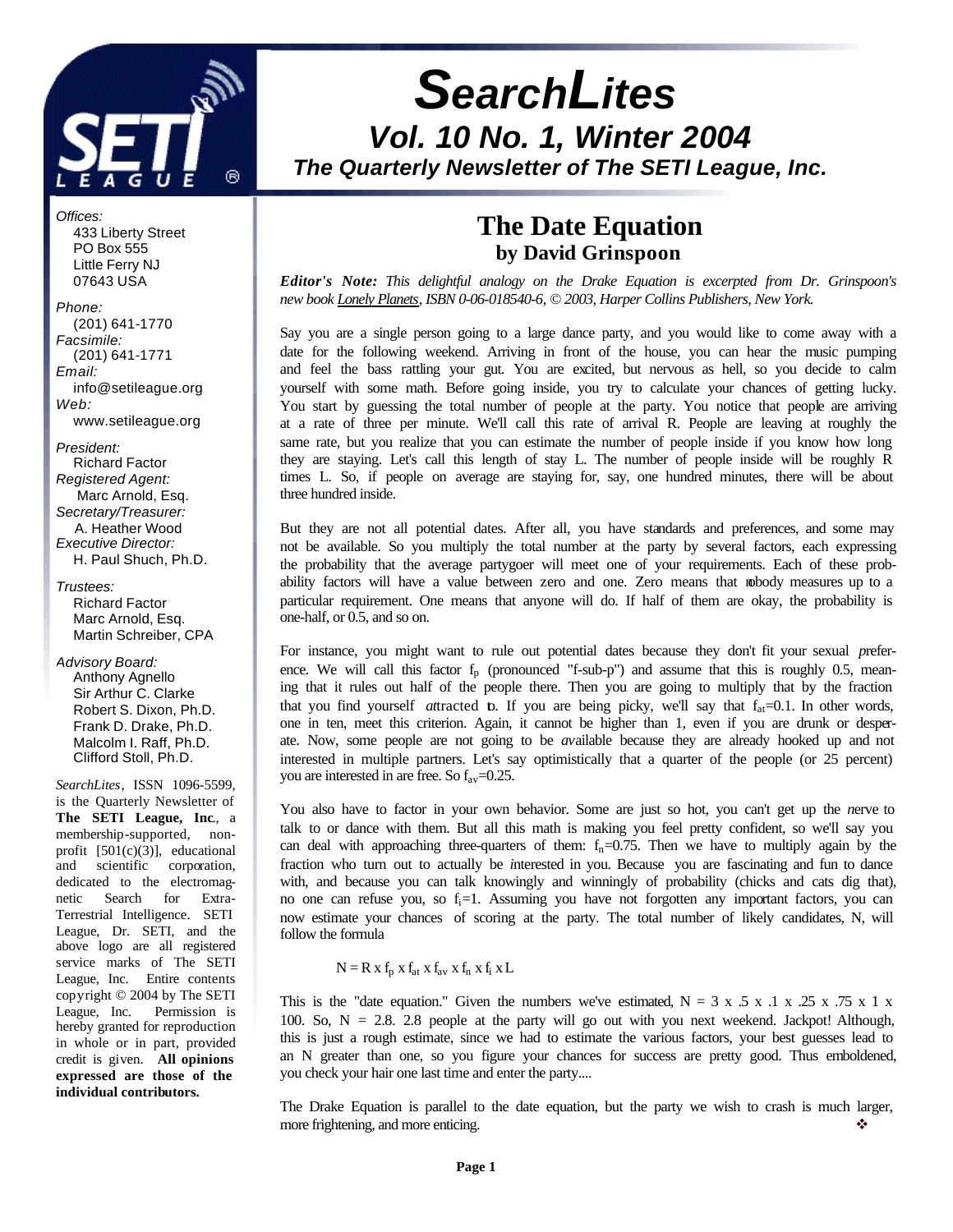# *Book Review:*

### **If The Universe Is Teeming With Aliens... Where Is Everybody? Fifty Solutions to the Fermi Paradox and the Problem of Extraterrestrial Life by Stephen Webb Copernicus Books, New York, 2002 ISBN: 0387955011, 304pp., \$27.50 hardcover**

Reviewed by Milan M. Cirkovi (carioch@eunet.yu) Astronomical Observatory Belgrade

The simplest estimate tells us that the characteristic timescale for touring the Milky Way is about 10^7 years for using the technologically acceptable velocity of 1% of the speed of light. This is more than three orders of magnitude smaller than the age of the Galaxy (12-14 Gyr). Assuming there are other technological civilizations out there and that we are an average one, some will be more advanced and others less so. So the question arises: where are those that are more advanced? This is Fermi's paradox in a nutshell. An urban legend (corroborated by historical research!) says that the great physicist Enrico Fermi (1901-1954) at a dinner asked "Where is everybody?" aiming his remark at the obvious absence of extraterrestrial civilizations (henceforth ETCs) or their manifestations.

There are scientific problems which are so difficult that literally dozens of solutions are proposed in the research literature. Origin of life on Earth in biology or the nature of narrow absorption lines in quasars in astronomy are examples of such problems. The origin of gamma-ray bursts was such a problem in astronomy until recently, when it was triumphantly solved by tremendous advances in both observations and theory. However, no such "big" problem is more challenging and fascinating than the problem of extraterrestrial intelligent life, and especially the aspect dealing with Fermi's paradox. *If The Universe Is Teeming With Aliens…Where Is Everybody?* by the UK physicist Stephen Webb (Hereafter referred to as "Where is Everybody? "), thus sets out to perform an ambitious task of investigating all relevant solutions to the problem. The aim of this book is to expound Fermi's paradox in all details and to offer a comprehensive list of solutions proposed in the literature so far. Thus, the book will be useful to the specialist and layman alike, though probably for different reasons. To researchers in biology, astronomy, and cognitive sciences, it will be useful as both a compendium of ideas and a wealth of research challenges for making precise quantitative models. On the other hand, Webb's book has a tremendous potential for public outreach, and communication of modern scientific ideas to the general public in the best manner of two great, unfortunately late, astrobiologists, Carl Sagan (1934- 1996) and Sir Fred Hoyle (1915-2001).

The very concept of this book is an excellent antidote to scientific dogmatism which easily arises in fields with so little empirical knowledge and so many conflicting theoretical ideas; it is this dogmatism which, unfortunately, makes synthetic reviews, such as Webb's, so rare, in spite of the explosive development of astrobiology. This book is best to read in tandem with Ward's and Brownlee's recent astrobiological treatise Rare Earth. There are many points of contact, and ideas are obviously complementary, especially since Webb devotes the largest part of the discourse to scenarios which in one way or another imply rarity or uniqueness of the terrestrial-type conditions. Rare Earth certainly makes understanding of some of Webb's points significantly easier, especially in the last two Chapters. There is no special background knowledge required, although some understanding of modern astronomy and biochemistry will be immensely useful to a prospective reader.

Introductory parts (Chapters 1 and 2) contain a wealth of historical and anecdotal material about Fermi and his dinner party paradox (as well as some other paradoxes in the history of science), making for refreshing and instructive reading. The book's substance comes in three large chapters, corresponding to what Webb perceives as the main watershed in attempts to address Fermi's paradox: Chapter 2 considers solutions of the paradox which deny the main premiss by claiming that ETCs are here (#1 through #8); Chapter 3 deals with the replies contending that they exist, but have not yet communicated (#9 through #30); Chapter 4 is comprised by those solutions accepting the conclusion that, in some sense to be further specified, we are alone (#31 through #49). A final Chapter, very brief, deals with the single solution (#50), which the author finds the most convincing (more on it below).

Webb's book appears almost exactly two decades after arguably the finest review article on the topic, David Brin's "The 'Great Silence': the Controversy Concerning Extraterrestrial Intelligence" (Brin, G. D. Q. Jl. R. astr. Soc. 24, 283 (1983)). In the meantime, there have been very important advances, especially in extrasolar planet detection and biochemistry of early life. Other relevant developments concern the role of catastrophic occurrences in the history of terrestrial life, our improved understanding of Galactic chemical evolution, as well as planetary formation and evolution, and discoveries of a number of extremophile lifeforms potentially having their extraterrestrial counterparts.

Where Is Everybody? contains a wealth of information on these topics, masterfully weaved into a colorful tapestry of an engaging intellectual quest. Most of the hypotheses Webb reviews are attractive proposals in their own right; but he takes into account several distinguishing parameters and motivations, some of them of quite recent origin. Notably, Webb's insistence on favoring "non-sociological" explanations of the paradox (i.e., excepting those which assert that ETCs for some reason do not wish to contact us) is highly commendable, being perfectly in tune with the general tone of modern astrobiological discussions.

Among many merits of this book, the most obvious one is its relaxed style which enables easy digesting of occasional portions of complex material. There are such portions present, in spite of the book being occasionally marketed in the "Popular Science" sections. One of its very best features is quite explicit emphasis on the multidisciplinary nature of the task. As such, it delights with many side issues, some of them making the book worth in themselves. Agreeable digressions include such gems as Smolin's self-reproducing evolutionary Universe theory (pp. 56-59), the puzzling Voynich manuscript (pp. 119-120), or Chomskyan neurolinguistics (pp. 224-226). In addition, there is a lot of material scattered throughout the book which can serve as a neat introduction to astrobiology at the undergraduate level.

The book contains a wealth of references to popular culture, notably SF publications and movies, which is legitimate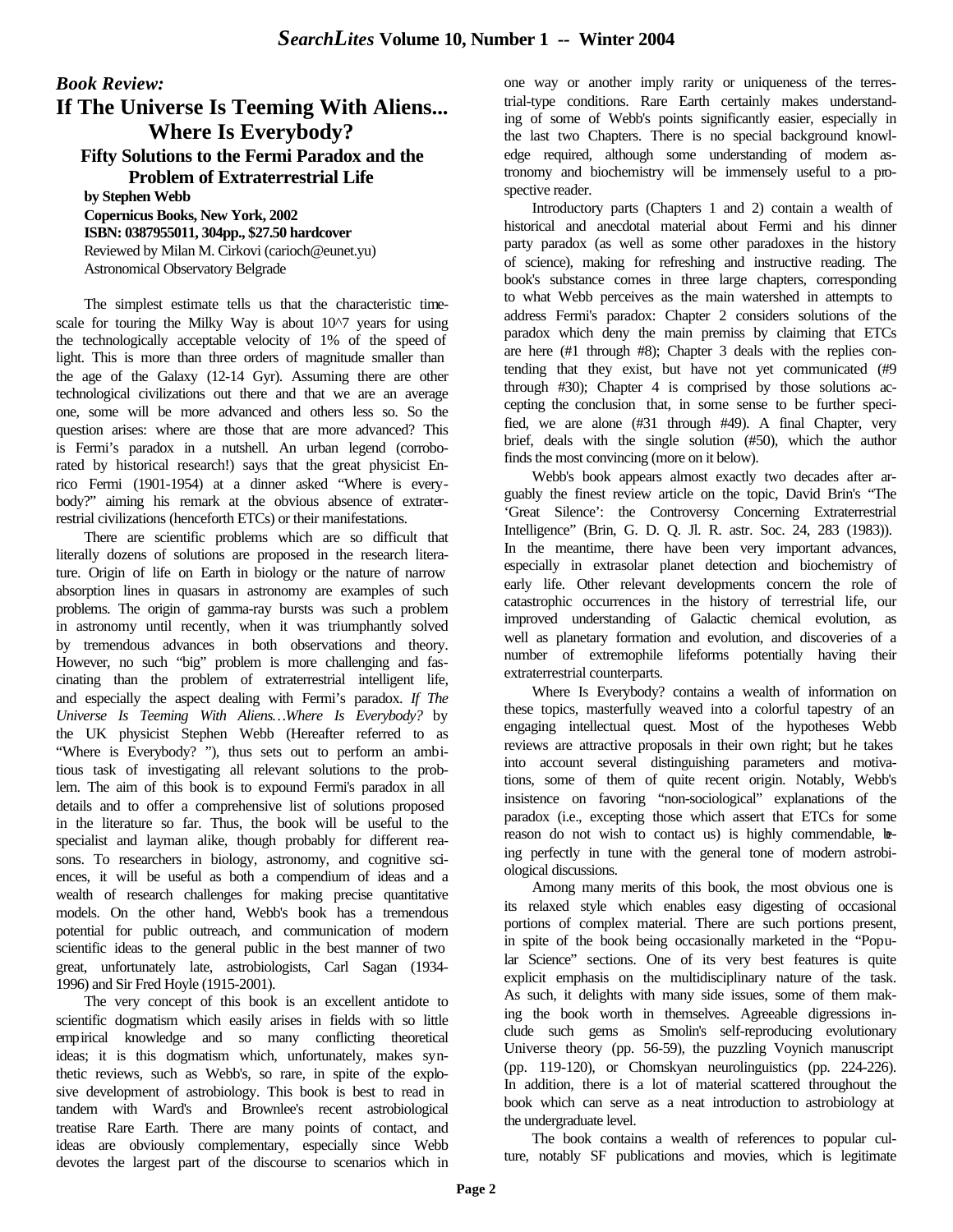and commendable, since the same cultural aspects motivated a large number of researchers in astrobiology. After all, a large part of the discourse about extraterrestrial life and intelligence that people encounter is in form of fiction and other recreational contexts. What is a bit less commendable is Webb's cultural bias, since all his references in this domain are to books (and movies) of Anglo-American science-fiction. This is a pity, since some of the best relevant SF appeared outside of that cultural milieu; shining examples that come immediately to mind are Stanislaw Lem's His Master's Voice and Fiasco, as well as Strugatsky's Roadside Picnic (and the brilliant 1979 movie Stalker made by Andrei Tarkovsky using this novel as its basis). The omission is even more serious, since some of these books offer a detailed hypotheses, elaborated as much as some of Webb's solutions; see, for instance, the chapter on neutrino-encoded alien message in His Master's Voice.

On the technical side, Where Is Everybody? passes with flying colors. The volume is robustly made, as well as aesthetically pleasing. Graphical design of the book is attractive, though somewhat unconventional. Some of the illustrations are truly splendid (e.g., the tearing of the Berlin wall, p. 132, or the atmospheric ozone depletion, p. 168), and the book is a rarity in being almost entirely free of typographical errors. It has a large bibliography, including some important WWW addresses, which is generally satisfactory, with some exceptions listed below.

On the other hand, the book as it stands has several  $\mathbf{d}$ merits. The division of proposed solutions into three large groups is certainly satisfactory. What I really desired, however, was a succint comparative analysis at the end of each major Chapter (3, 4, and 5) giving main pros and cons of the solutions presented, possibly in tabular form. Even if these assessments were subjective, they would still be useful since they would highlight the most important points in sometimes intrinsically confusing hypotheses. In addition, such summaries would motivate reasonable polemics and comparative analysis of the issues involved. However, after reading each major Chapter of Where Is Everybody? one is left with a feeling that similar credability can be assigned to many of the hypotheses presented, which clearly is not the case. Also, it is a bit strange that in a book devoted to search for extraterrestrial intelligence the question "What is intelligence?" is not tackled until page 218! While it is clear that these fundamental issues are usually not part of the concern of a practicing astrobiologist, still it seems that a comprehensive review must delve deeper into foundational topics than Webb undertakes.

Some solutions of Fermi's paradox offered by Webb are not very serious, and that does not apply only to the jocular #1. For instance, #24 (ETCs developing different mathematics) is not only incorrectly formulated, but rather incredible as the solution of the very real problem. The same applies to #29 (cloudy skies prevent development of science everywhere else) and #30 (particle horizons limit detectivity of ETCs). The latter is essentially non sequitur, since Fermi's question applies to our Galaxy, as the fundamental unit of the cosmological distribution of matter. To claim that ETCs are beyond our cosmological horizon is the same as to claim that we are alone; it actually begs the question. To this, one is tempted to add another problematic feature: solutions which are made non-serious by poor presentation. The treatment of the "Berserker" solution (#22) is an example. Its main idea is that the self-replicating extraterrestrial probes will act destructively

against other civilizations (or simply advanced lifeforms), instead of colonizing or peacefully exploring. The idea has been suggested several times both in SF literature and in SETI discussions at conferences or in newsgroups, but Webb quotes perhaps the least appealing source, Fred Saberhagen's "Berserker" novels. We read that it "has been criticized on several grounds," but we do not learn by whom. On the contrary, in the best review predating Webb's book (Brin's article), it is selected as one of only two entirely satisfactory solutions to the problem. In addition, this solution has been seriously misrepresented; when one uses the version of Brin (or, for SF fans, Gregory Benford in his "Galactic Center" novels) most of the "problems" dissolve; they are artifacts of Webb's presentation.

There are two basic types of problems in detailed presentations of individual solutions in the book. One, more of the annoyance type, is the lack of exact references and original sources at many places. For instance, if we read about the fascinating (though, of course, completely ludicrous) idea of a serious chemist that the Martian moons are artificial satellites launched in 19th century (p. 39), than we would like to know the exact source of such a hilarious claim – and we don't get it. The other, more serious problem, is the lack of some important pieces of the story for quite a few of those 50 solutions. For example, in discussing the possibility of an alien presence in the Solar System, Webb does not mention the well-known case of near-Earth object 1991VG, whose unlikely orbit prompted serious inquiry into whether it might be of alien origin. Limits on the detectability of astroengineering with present technology would be very useful at several points in the book, but this important issue has not been considered at all! Similarly, solution #39 (The Galaxy is a dangerous place) mentions in passing the idea of deadly neutrinos originating in terminal collapses of massive stars, but fails to attribute it properly to Juan Collar who first suggested it in (the highly visible) Physical Review Letters article in 1996.6 Solution #34 ("We are the first") fails to reference arguably the most important recent work in this respect, the paper by Charles Lineweaver,7 which is the first attempt to give a quantitative treatment of the ages of terrestrial planets throughout the Milky Way. Lineweaver's result that, on the average, Galactic Earth-like planets are  $6.4 \left( \pm 0.9 \right)$  Gyr old certainly impacts more than one hypothesis proposed to account for Fermi's paradox.

In such an ambitious project, some redundancy is unavoidable. However, one would expect redundancies to be of a subtler nature than simply rephrasing an entire solution, depending on the emphasis of the original authors. The most blatant example is distinguishing between #8 (God exists) and #31 (the Universe is here for us), which are even located in different Chapters, although they both distill to the same simplistic anthropocentric idea. Also, the rather well-known "Zoo Hypothesis" of John Ball (#5) is just a special case of the general "Interdict Hypothesis" (#6). As if that wasn't enough, both of these solutions are in fact special cases of an even more general suggestion, #23 ("The have no desire to communicate")! If Webb's approach were historical, this would have some justification (if one can argue that the ideas developed independently, or were differently motivated), but this is obviously not the case.

In general, the treatment of the "catastrophist" solutions (e.g., #22, #27, #39, #40) is rather incomplete and biased; this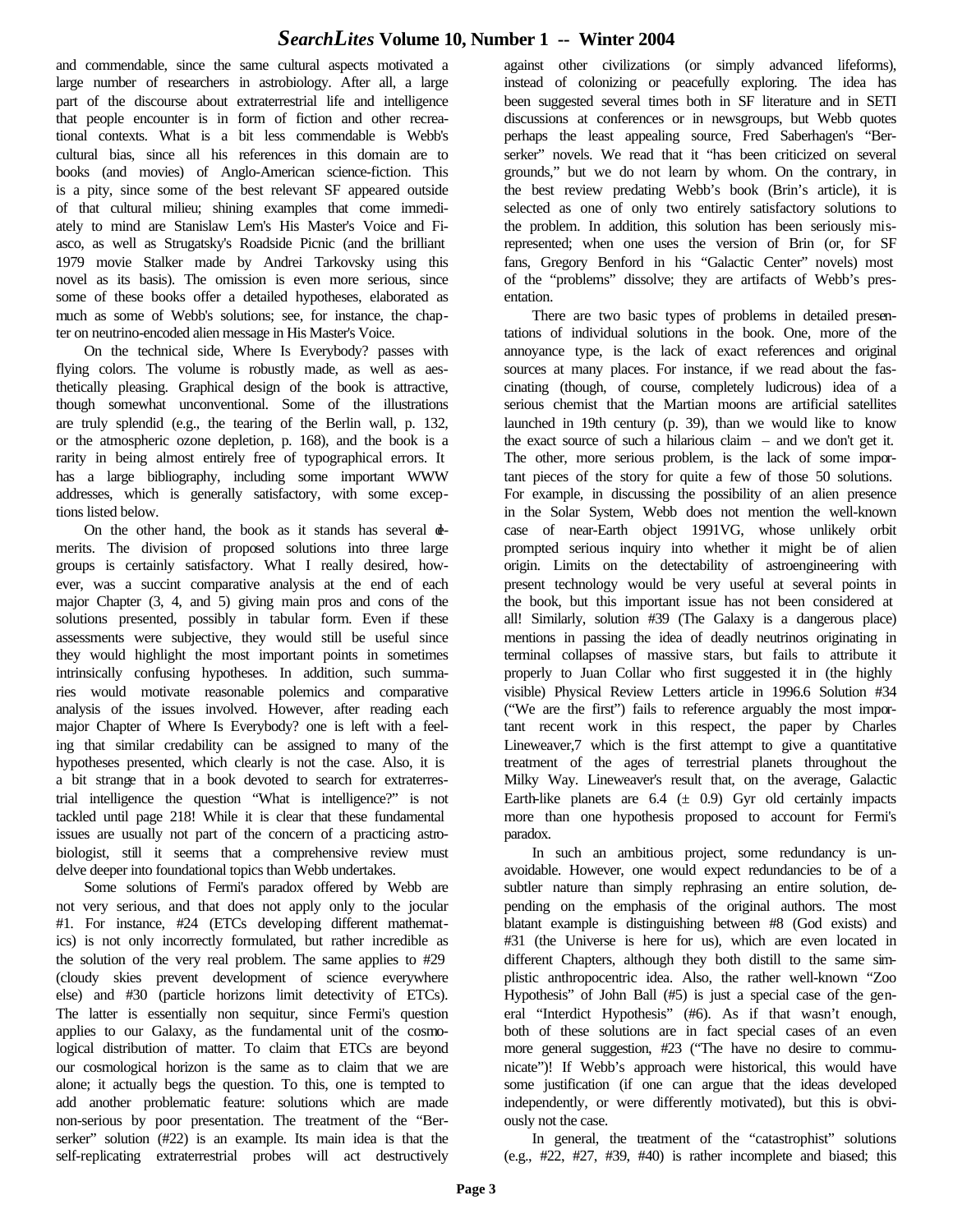is seen even in the distribution of the material between the Chapters. Annis' ingenious hypothesis that gamma-ray bursts can regulate the development of complex life on the Galactic scale is put into Chapter 5 ("We are alone") instead of Chapter 4 ("They exist unnoticed"), although the author himself admits that according to this hypothesis "there is nothing special about Earth or humanity; there may be tens of thousands of ETCs in our Galaxy at or near the same stage of development" (p. 172). In addition, the whole idea of "Galaxy as a dangerous place" is mispresented by asserting that we should search for an explanation of our own existence if the risks are high ceteris paribus. That is not so, since any risks (say, supernovae explosions) are stochastical, and we need to use Bayesian probabilistic formalism to determine whether some occurrence is likely or unlikely. In this context, the observation selection effects are all-important, since we cannot, obviously, observe complete lack of life in the Galaxy. Webb's treatment of "luck" shows his "optimistic" bias in an amusing way: talking about the danger of overpopulation, he writes that "if we are lucky, the world's population will... reach a steady state" (p. 125), but when it comes to the danger to life from nearby supernovae "luck is a poor sort of explanation" (p. 169).

As for the preferred solution of the author (#50), it is a bit of an anticlimax; as if in a murder mystery novel or film, after lots of suspense, masterful psychology, ingenious deductions, and unexpected plot twists, you discover that the killer is the butler who found the body, since all other persons involved turn out to have unshakeable alibis. This is not to say that the solution is itself flawed; after all, there are some exciting detective novels (e.g, some of George Simenon's best) with exactly this kind of structure. Still, without disclosing too much, it seems that two natural tendencies of any author of review texts, namely to give a satisfactory conclusion to the whole project and to express a personal expert opinion on it, conflicted in this case. As a result, we receive a patchwork quilt solution into which too much is subsumed (and assumed!) and too little explicated and interpreted. Personally, I do not find the concluding solution persuasive, but that is not a serious misgiving as far as the book is concerned, since little space is actually devoted to it.

This brings us to probably the most obvious attraction of Where is Everybody. The solutions Webb offers are many, and everybody will find at last a couple to her/his own taste. As noted by Jorge Luis Borges, from Homer onward we know that making long lists is a matter of style, apart from often being a necessary endevour. One of the "secret" pleasures of reading Webb's book is that everybody can choose his/her favorites out of 50 or so candidates (even with the redundancies mentioned above) candidates. My personal "top five" picks are, #32/#39 (Life can have emerged only recently/The Galaxy is a dangerous place), #11 (Percolation theory), #22 ("Berserkers"), and #7 ("Planetarium hypothesis"/Simulation argument). Enjoy making your own list!

All in all, Webb's book is a worthy addition to the rather small library of serious monographs on extraterrestrial life and intelligence. It is far from being perfect, and some of its flaws are really hard to excuse. One should not take it at face value without at least some acquaintance with other important review literature in the field, notably Brin's seminal article. But it is still a valuable contribution to the field in which, paradoxically enough, this sort of synthetic study is sorely lacking at exactly the time when it is most needed. As mentioned

above, it is very difficult to find a book even similar to it, and it certainly is more than worth its (rather low) price. Its rereading potential is great, and it will be interesting to follow how many new and exciting astrobiological studies currently planned or on the way will influence the solutions Webb lists – or add new ones. Even if you take large chunks of it with a grain of salt, Where is Everybody? deserves a place on the bookshelf of any person curious about the Universe and life in it, in both professional and lay domains.

### **Scientists Gamble on SETI Success**

For decades, proponents and critics of the scientific Search for Extra-Terrestrial Intelligence (SETI) have debated whether intelligent life even exists beyond Earth, let alone whether our technology can ever detect it. As our knowledge of the cosmos has increased, and the existence of extraterrestrial intelligence as become generally accepted as a given, SETI enthusiasts have begun to debate the specific form that the first confirmed detection might take. Now three ardent SETI supporters have formalized a wager over that question.

Allen Tough, longtime proponent of the search for autonomous robotic probes in our Solar System, threw down the gauntlet last year by predicting that the first confirmed and accepted evidence of extraterrestrial intelligence would be found within our Solar System, rather than across the interstellar gulf. He invited his colleagues to post odds in support of the alternative hypothesis, and two SETI supporters have taken up the challenge. H. Paul Shuch and Louis Scheffer have gone on record as predicting that an interstellar detection will occur first, and have put up money on the question.

At stake in the pooled bet is the modest sum of \$1000 US. In the event that Tough's prediction proves true, that amount will accrue to the nonprofit SETI League. Should Scheffer's and Shuch's prediction pan out, a like sum will be donated to - - the nonprofit SETI League! "This is a no-lose bet as far as our grassroots effort is concerned," states Shuch, who serves as The SETI League's executive director. "We all agree that ETI will ultimately be discovered. The only open question is where it might first rear its lovely head."

The SETI bet is being brokered by LongBets.org, a nonprofit organization which deals solely with long-range questions having societal significance and measurable outcomes. All funds collected by LongBets ultimately benefit recognized charities, though it might take some time to conclusively answer the questions they raise. This is the first time that parties to a LongBet have all selected the same beneficiary, win or lose.

"If it is at least a hundred years ahead of us," argues Prof. Tough, "a civilization will have the capacity to explore the galaxy with small super-smart interstellar probes. It will be motivated by the desire for an up-close look at other civilizations and by the benefits of rapid two-way communication between the super-smart probe and each civilization. Surely it will be easier for us to make contact with a near-Earth probe than to find a distant needle-in-a-haystack signal!"

"It's all a matter of instrumentation," counters Dr. Shuch. "Right now, we know how to detect radio emissions from the stars, and have developed some powerful instruments for doing so. Although I don't dispute the probable existence of interstellar probes, the fact is we don't yet have the technology to reliably detect them. So I'm betting on interstellar radio contact, the traditional technology of contemporary SETI."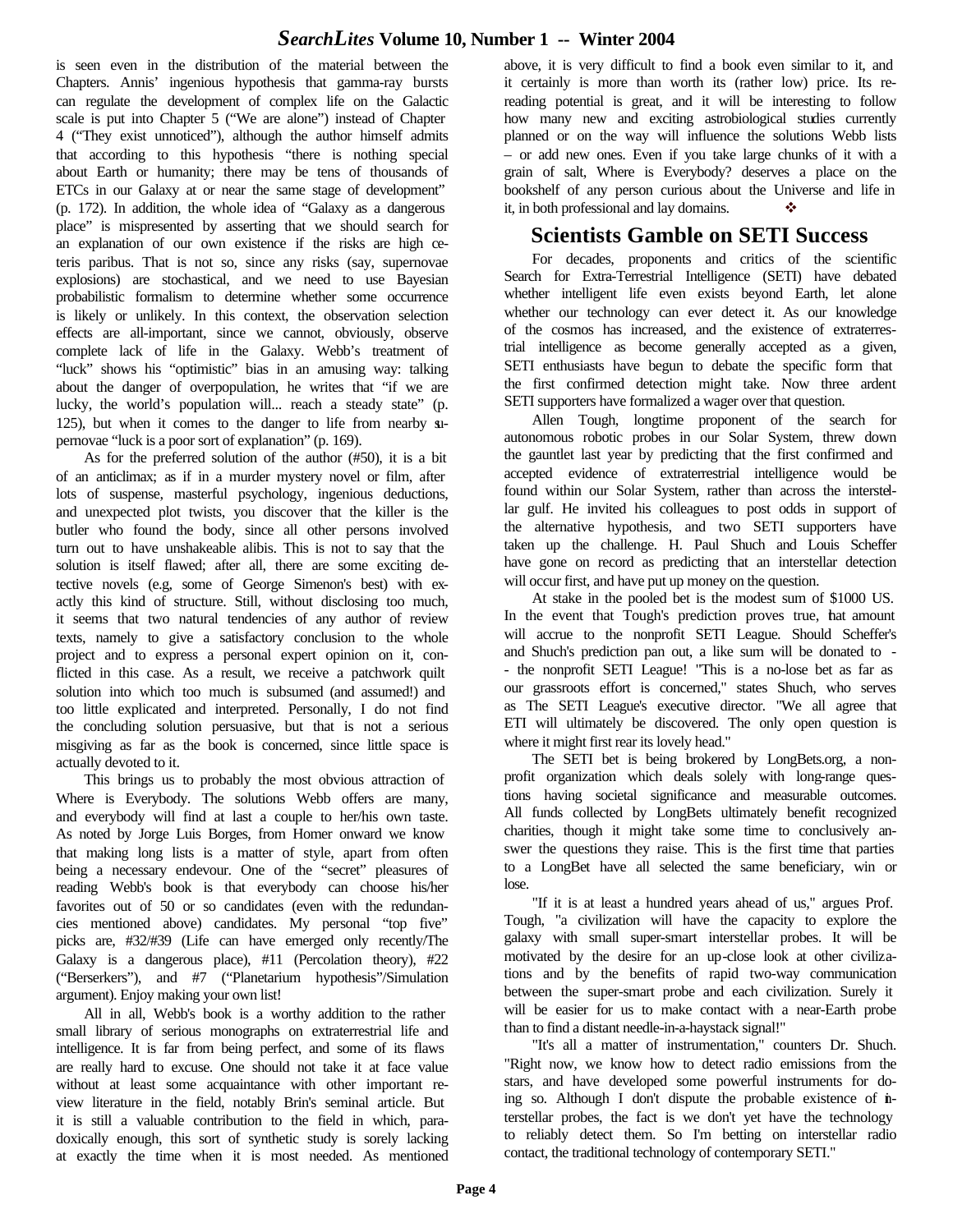# **European Astronomers Honor SETI League Founder**

**Heppenheim, Germany.., September 2003** -- At its triennial Congress, the European Radio Astronomy Club has awarded its highest honor to Richard Factor, the American industrialist who nine years ago founded the nonprofit international SETI League, Inc. Factor, who has served as The SETI League's president since the group's inception, was honored with the European group's DSP-FFT Award for his global vision and leadership in the scientific Search for Extra-Terrestrial Intelligence.

DSP-FFT stands for Digital Signal Processing (the analysis of scientific data by computers) and Fast Fourier Transform (the primary mathematical tool used by scientists to perform DSP). The award is presented every three years to a person or persons making significant contributions to radio astronomical research. In his professional life, Factor is president of Eventide Inc., an American electronics company that manufactures high-quality DSP equipment for the broadcast industry. One of Eventide's products appeared onscreen as a prop in the Hollywood film "Contact" a few years back.

The European Radio Astronomy Club (ERAC) is a society of over two hundred professional and amateur experimenters, students, teachers and scholars from all over Europe, and beyond, engaged in astronomical research in the radio spectrum. The group has its own radio telescope in Mannheim, Germany, in addition to private observatories built by its members around Europe. ERAC is a SETI League affiliate society, many of its members also belong to The SETI League, and its president, Peter Wright, serves as a SETI League volunteer Regional Coordinator.

SETI League executive director Dr. H. Paul Shuch accepted the award in Factor's behalf at the third triennial European Radio Astronomy Congress, held recently at Heppenheim's Starkenburg Observatory. The award consists of a certificate, and a trophy fashioned out of a Campbell's Tomato Soup tin. "The soup can," explains Shuch, "is evocative of a landmark experiment conducted here in Germany, in which noted digital signal processing experts analyzed computer files corresponding to various acoustical phenomena. They mistook the electronic signature of a boiling kettle of tomato soup for human speech, underscoring the difficulties faced daily by SETI scientists -- difficulties which Richard Factor is helping us to overcome."

# **SETI League Strengthens European Ties**

**Heppenheim, Germany.., October 2003** -- Although registered as a United States nonprofit corporation with headquarters in New Jersey, the grassroots SETI League has always enjoyed an international flavor, with its 1400 members hailing from 64 different countries on six continents. With a recent significant increase in SETI interest and activities throughout Europe, the educational and scientific organization has begun to allocate an increasing percentage of its resources toward supporting its members on that continent. Plans are now being laid for The SETI League to host its first scientific meeting in Europe, in March of 2004.

"I find myself spending more and more time here," noted SETI League executive director H. Paul Shuch during a visit to Germany earlier this month, "in part due to the kind hospitality of my European friends, and partly because Europe is emerging as a real hotbed of SETI science." Dr. Shuch was recently made a member of the Starkenburg-Sternwarte e.V. in Heppenheim, one of the oldest private astronomical observatories in Germany, and host to the last three triennial European Radio Astronomy Congresses, of which The SETI League was co-sponsor. One of his first acts as a member of the Observatory was to secure their Board's approval to schedule there a SETI Science and Technology Workshop.

As a recently inducted member of the International Academy of Astronautics (IAA) and an active participant on their SETI Permanent Study Group, Shuch is seeking official IAA sanction for The SETI League's planned workshop, which has been tentatively scheduled for the weekend of 26 to 28 March, 2004. Academic papers will be presented on a variety of topics related to the scientific Search for Extra-Terrestrial Intelligence, a formal Proceedings will be published, and various social events are planned, to encourage further collaboration between SETI League members throughout Europe.

"Given the success of the three SETICon Technical Symposia we held in the US over the past three years," says Shuch, "it seems most appropriate to begin hosting similar events at various other SETI Centers of Excellence around the world. I am hoping the March meeting will be the first of many, held wherever SETI League members may care to congregate." $\mathbf{\hat{*}}$ 

## **Event Horizon**

**December 12 - 14, 2003**: *Philcon '03*, Philadelphia PA.

**February 6 – 8, 2004:** *Tropical Hamboree,* Miami FL.

**February 13 – 15, 2004:** *HamCation 2003,* Orlando FL.

**February 13 – 15, 2004:** *Boscone 41*, Boston MA.

**March 12 – 14, 2004:** *Contact 2004 – Mars, Myth and Reality*, Mt. View CA.

**March 26 – 28, 2004:** *EuroSETI04 Science and Technology Workshop*, Heppenheim Germany.

**April 17, 2004:** *Sixth Annual SETI League Ham Radio QSO Party*; 14.204, 21.306, and 28.408 MHz.

**May 28 – 31, 2004:** *Balticon 38*, Baltimore MD.

**June 28 – 30, 2004:** *Society of Amateur Radio Astronomers Annual Meeting*, NRAO Green Bank WV.

**July 12 – 16, 2004:** *BioAstronomy 2004, Search for Habitable Worlds,* Reykjavik Iceland.

**July 22 – 25, 2004:** *Central States VHF Conference*, Toronto Canada.

**August 6 – 8, 2004:** *SETICon 04* SETI League Technical Symposium and Annual Membership Meeting, in conjunction with the *11th International Ham Radio Moonbounce Conference*, The College of New Jersey, Ewing (Trenton area) NJ.

**September 2 – 6, 2004:** *Noreascon Four* World Science Fiction Convention, Boston MA.

**October 4 – 8, 2004:** 55th *International Astronautical Congress*, Vancouver BC Canada.

**August 4 – 8, 2005**: *Interaction* World Science Fiction Convention, Glasgow, Scotland UK.

**October 17 – 21, 2005:** *56th International Astronautical Congress,* Fukuoka Japan.

**August 23 – 27, 2006:** *LA-Con IV* World Science Fiction Convention, Los Angeles CA. v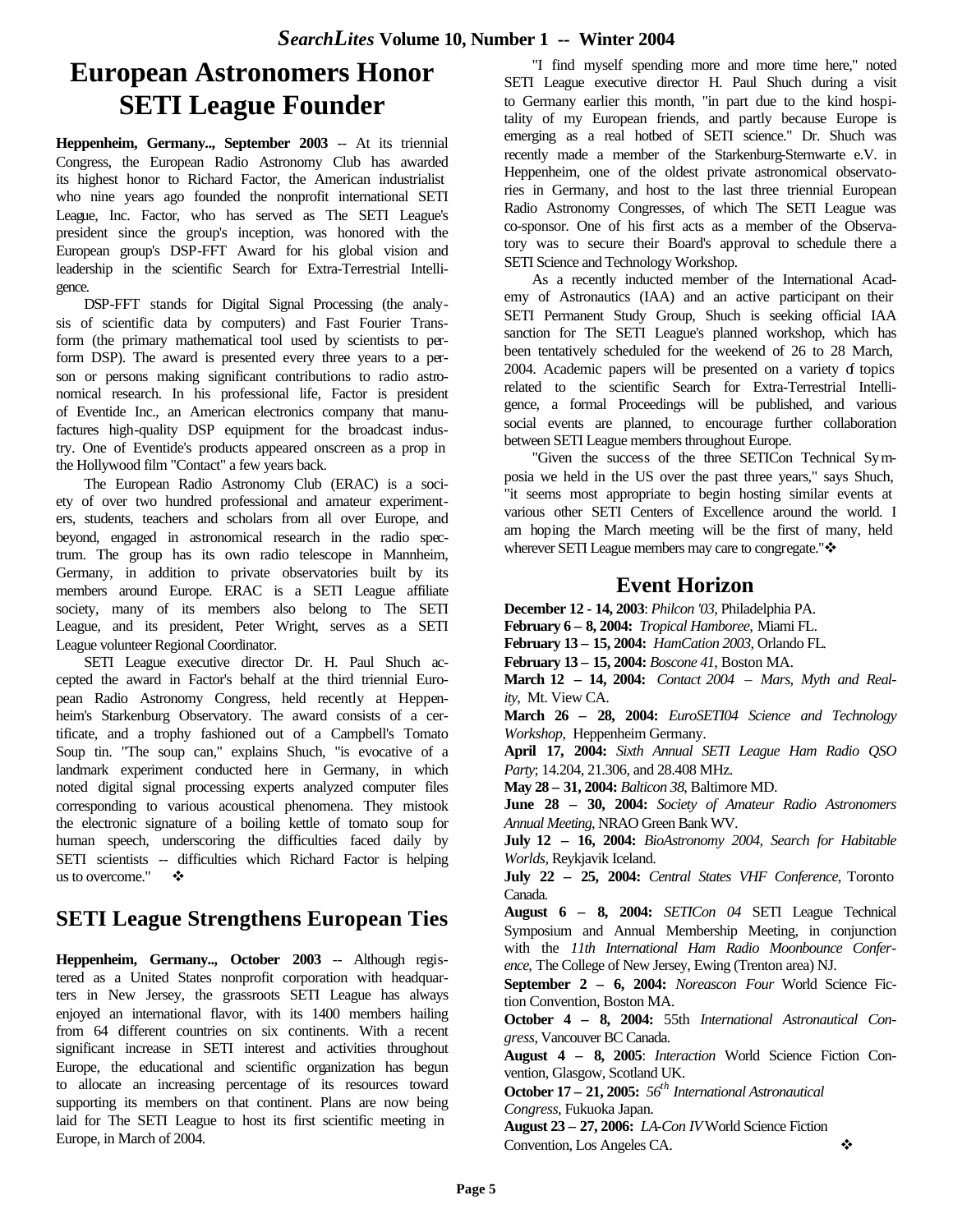#### *Guest Editorial:* **The Silver Lining that is the Space Age Copyright © 2003 by Larry Klaes (lklaes@coseti.org)**

When one contemplates the tragic loss of the Space Shuttle Columbia and its crew of seven astronauts, it is often hard for many of us to separate our emotions from the reasons why we send human beings into space and why those people willingly accept these daring and dangerous missions into a realm that can quickly end life from only a few missteps.

The Space Shuttle Columbia Mission STS-107 was a case in point. Outside of the fact that the first Israeli astronaut was on this flight, the general public knew or cared little of what the mission objectives were. Most media coverage was brief and often buried amidst unrelated news. This Shuttle would not even be docking with the International Space Station (ISS) Alpha. Instead it would "simply" circle our blue globe for sixteen days. The astronauts would conduct over eighty different experiments designed to compliment the work being done on the ISS.

The important fact is that this mission's experiments did relate directly to our daily lives here on Earth. The researchers studied the major functions of the human body in the purer microgravity environment as it affects the brain, heart, lungs, blood vessels, and the nervous and immune systems. They watched how fire works in space. Earth's ozone layer and our planet's climate were examined for clues to how different environments interact with each other.

Is this the emotional equivalent of landing humans on Mars or discovering extraterrestrial life? Not really, but it is good solid research, the kind that has benefits way beyond some brief public attention.

It is sometimes hard to see what good such things can do for us in our hectic, busy lives, but the space program is full of examples where designing and testing devices for space travel have led to major improvements for our society.

One area we are all familiar with to various degrees is computers. In the early days of these analytical machines, they tended to be the size of large rooms and used hot, expensive vacuum tubes that frequently failed and had to be replaced.

Computers were the logical systems of choice when the Space Age arrived with its complex spacecraft and rockets. However, to build a rocket booster that could lift hose roomsize monsters was both prohibitive and impractical. Engineers and scientists had to find a way to shrink them down to fit in the very confined places aboard a space vessel. Thanks in large part to this need from the Space Age, we now have sophisticated computers that can be held in the palm of your hand with more power than every computer built before the advent of the first space launches.

Another field advanced by space is what the STS-107 crew largely focused on: Medicine. Many past space developments, some not even related to the medical field, have made major contributions to this science.

One prime example is angioplasty. The Dymer<sup>TM</sup> 200+ excimer angioplasty laser system was first used for studying atmospheric turbulence from satellites. It was later modified to help remove fatty buildup blocking arteries that could lead to heart attacks.

The miniaturization that worked so well for computers also applies to medicine. Thanks to engineers who created small measuring instruments including tubes, valves, and pumps, these same devices have been used to perform such tasks as assisting weakened hearts in pushing blood through the body. This research is part of NASA's Programmable Implantable Medication System (PIMS).

The technology made to enhance images of the lunar surface during the Apollo program now allows doctors to view inside the human body without needing invasive and potentially dangerous surgeries.

A device made for Apollo astronauts to drive the Lunar Rover with one hand led to a similar technology called the Unistik Controller for helping quadriplegics get around with relative ease in their wheelchairs, certainly making their daily lives easier.

Not all benefits come from manned space missions. Our robot satellites and space probes have greatly contributed to our expanding knowledge since Sputnik 1 entered Earth orbit in October of 1957.

Imagine how limited our weather forecasting would be without meteorology satellites. Thousands of lives have been saved from oncoming hurricanes over the decades because electronic eyes in space monitored the paths of those devastating storms. This vital information allows authorities to warn residents in the way of hurricanes to reach safety in time. Other types of Earth monitoring craft have kept track of plant growth to improve our understanding of the environment and watch foreign military actions to guard against sneak attacks.

Communications satellites have allowed us to talk to anyone anywhere across the globe at the speed of light. Watching television broadcasts and receiving cell phone calls and emails from even remote places are routine occurrences, thanks to these tireless machines high above us.

I hope these examples have helped to create a better understanding of why people like the astronauts of the Space Shuttle Columbia and the many thousands of others who work in the aerospace industries have dedicated their lives - in certain instances to the fullest extent - to space exploration and development. They weren't doing it for some esoteric, abstract goal; they were playing truly important parts to improve all of our lives physically, intellectually, and culturally.

The next time you hear about a space mission being launched, know that it is yet another piece of our lives and our future being dedicated by your fellow human beings who see the true value of space exploration for us all. Some information gathered might seem abstract, but it may have significant uses we cannot even comprehend at present. As English physicist Michael Faraday once said when asked of the possible use for one of his inventions, "What use is a newborn baby?" Like a newly born infant, space science is our future.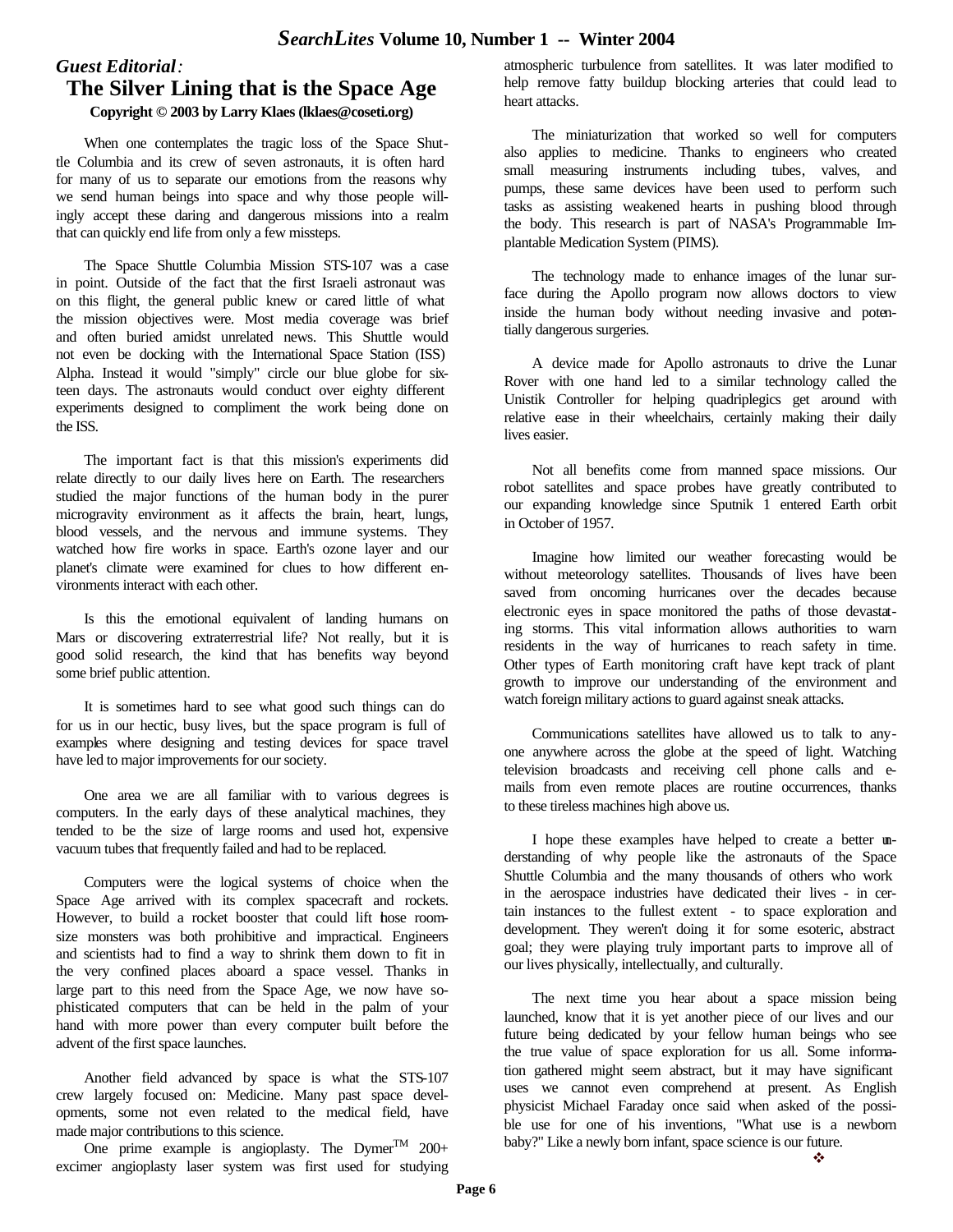#### **Complementary SETI Research Strategies by Scot L. Stride (scot.stride@interstellar-probes.org)**

There is wide agreement that many possible observational manifestations of extraterrestrial technology exist. These manifestations take the form of energy or matter markers. While manifestations of ET mind and consciousness might also be possible, designing observational experiments to search for such exotic markers does not presently fit within the scope of SETI.

Some argue that extraterrestrial consciousness studies are a necessary ingredient, but observational SETI researchers are not ready to go there. I agree. Of the more familiar energy and matter markers there are shared features. Electromagnetic emissions whether microwave or optical are the result of a physical device; these devices are artifacts. In the SETI research an alien transmitter, whether located on a very distant world or on a robotic space probe near our solar system, is an artifact of extraterrestrial technology. In essence, the SETI is an indirect search for artifacts of extraterrestrial technology.

SETV is the Search for Extraterrestrial Visitation. SETV is a new strategy - a hybrid of the SETA (Artifacts) and SETI strategies. Like SETI, SETV is a passive search for artificial emissions from ETI. Unlike traditional SETI, SETV is a local search within our solar system for physical artifacts of ET technology. These artifacts might be robotic probes which emit energies that are detectable on Earth. Being within the solar system it's also possible to directly image these artifacts.

When people hear the term "visitation" they mainly think of alien beings in ships coming to study Earth. Unfortunately the SETV strategy gets confused with UFOlogy; after all, SETV is a solar system search for ETI, and if ET probes can get here at all they might take an interest in life on Earth. Similarly there are large numbers who indiscriminately lump microwave SETI efforts with UFOlogical efforts; after all, both claim to be looking for ET. The truth is the SETI and SETV strategies complement each other; both are the opposite of UFOlogy.

SETI and SETV follow well established scientific methods handed down from decades of observational astronomy. Both strategies depend on instrument data for their scientific proof. UFOlogy, by the very nature of the available data, follows vastly different methods. UFOlogy methods range from archival and historical document analyses to collecting eyewitness reports and interviews with "abductees." Certain prominent figures in UFOlogy have tried in vain to apply  $\Phi$ servational methods to their research. Frustrated in their efforts they decided it was cheaper and easier to get their data in other ways (e.g., hypnotic regression, FOIA searches, etc.)

Unlike UFOlogy, which is ridiculed as being "psudoscience", modern SETI/SETV efforts avoid such cynicism by depending exclusively on objective data from electronic instruments. SETV, like SETI, is a passive observational experiment using instruments, sensors and computer technology. SETV is a scientifically based search within the solar system for active robotic spacecraft of presumed ET origin. The SETV search environment is bounded by the volume of space within the orbit of Pluto. There are two components to SETV, the "back porch" search and the "back yard" search. The back porch search, like SETA, endeavors to collect observational data in the space between the Earth's surface and the Moon (cislunar space).

The back yard search, termed Solar System SETI  $(S^3ETI)$ , seeks indirect evidence of ETI artifacts in the solar system. S<sup>3</sup>ETI is a targeted search for anomalous microwave or laser emissions using existing or future ground-based SETI resources.

In any case these robotic probes are expected to be remarkably advanced and endowed with artificial intelligence. Based on the history of Earth's space programs, it is far more practical and valuable to construct robotic probes to explore the cosmos than to send out biological entities. For example, the cost of the NASA Apollo program alone (~\$25B) was significantly more than that spent on all NASA planetary exploration missions to date. However, we have learned more about the solar system from robotic missions than manned ones.

Robotic exploration continues to be a better deal for tax payers than manned exploration. While it's been postulated that advanced ETI could genetically engineer a crew to live and work in interstellar space, their first attempts at interstellar exploration will involve smart spacecraft.

Steven Dick postulates the universe could presently be in a "post-biological" epoch where artificial or machine intelligence dominates biological intelligence. As computer and nano technologies continue to advance at record pace, it's plausible that in the future our interstellar probes will possess artificial intelligence, autonomy, reconfigurability, self-repair and self-replicating capabilities. Many futurists and "big thinkers" predict major changes to society when intelligent self-aware machines come into existence. In fact, some believe biological intelligence is an evolutionary step towards machine intelligence, one that's better adapted to survive the interstellar frontier.

The SETI community generally agree that the first ETI we encounter will be vastly more advanced than us. To me "vastly" means highly evolved machines, not genetically enhanced humanoids. If we detect ETI in deep interstellar space it is likely to be an artificial intelligence. Intelligent machines will possess technological capabilities far beyond our present means. A machine intelligence may be in our solar system right now and detectable using the  $S^3$ ETI strategy.

The microwave strategy has dominated the SETI field for over forty years, and it's true that no artificial signals have been confirmed. With the impending construction of the Allen Telescope Array (ATA) the dominant strategy will have a new and powerful tool at its disposal. If ETI exist and are broadcasting EM signals, the ATA represents the best resource for detecting them. The ATA could operate for at least 20 years, and if no ETI signals are detected by 2025, then what?

SETI researchers are a patient bunch but they can't afford to pin all their hopes on the ATA. The SETI community must no longer ignore searching our own solar system for signs of ETI. The shared goal of all SETI researchers is to find valid and objective scientific proof that we are not alone in the cosmos. And believe it or not the cosmos includes our solar system! It is time for the SETI community to invest considerable intellectual resources on alternatives.

To foster innovative strategies, a "SETI Strategic Initiatives Workshop" needs to be organized and convened. Robert Bradbury points out that such a workshop may fall under the auspices of the NASA Astrobiology roadmap. While the roadmap goals exclude research into "signatures of intelligent life" a NASA sponsored workshop exploring alternative ways to identify "intelligence signatures" would be very healthy for the SETI. Lets get busy!